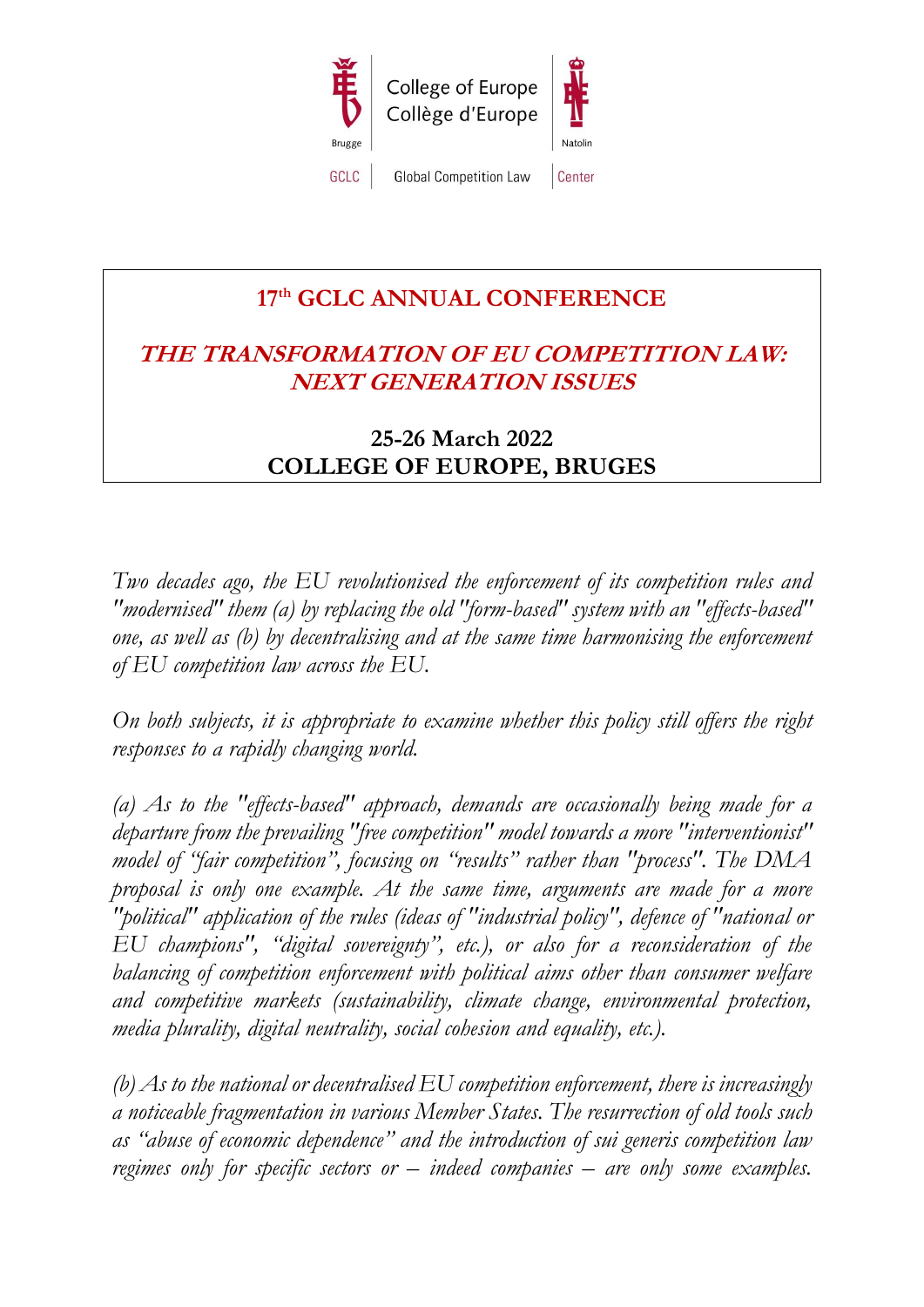*Another example is the willingness of some NCAs to question the basic standards behind the application of competition law and introduce new methods for the identification and quantification of harms and benefits.*

*Two decades ago, State aid policy had likewise entered a wave of modernisation that apparently culminated, ten years later, with the adoption of the SAM 2012 Communication. However, the reshaping and refocusing of State aid enforcement did not stop there, rather its pace increased and a more comprehensive modernisation is still ongoing, also as a result of the pandemic.* 

*This year's conference will attempt to take stock of the situation, to assess successes and failures of "modernisation" and to see whether adaptation to it is justified and when.*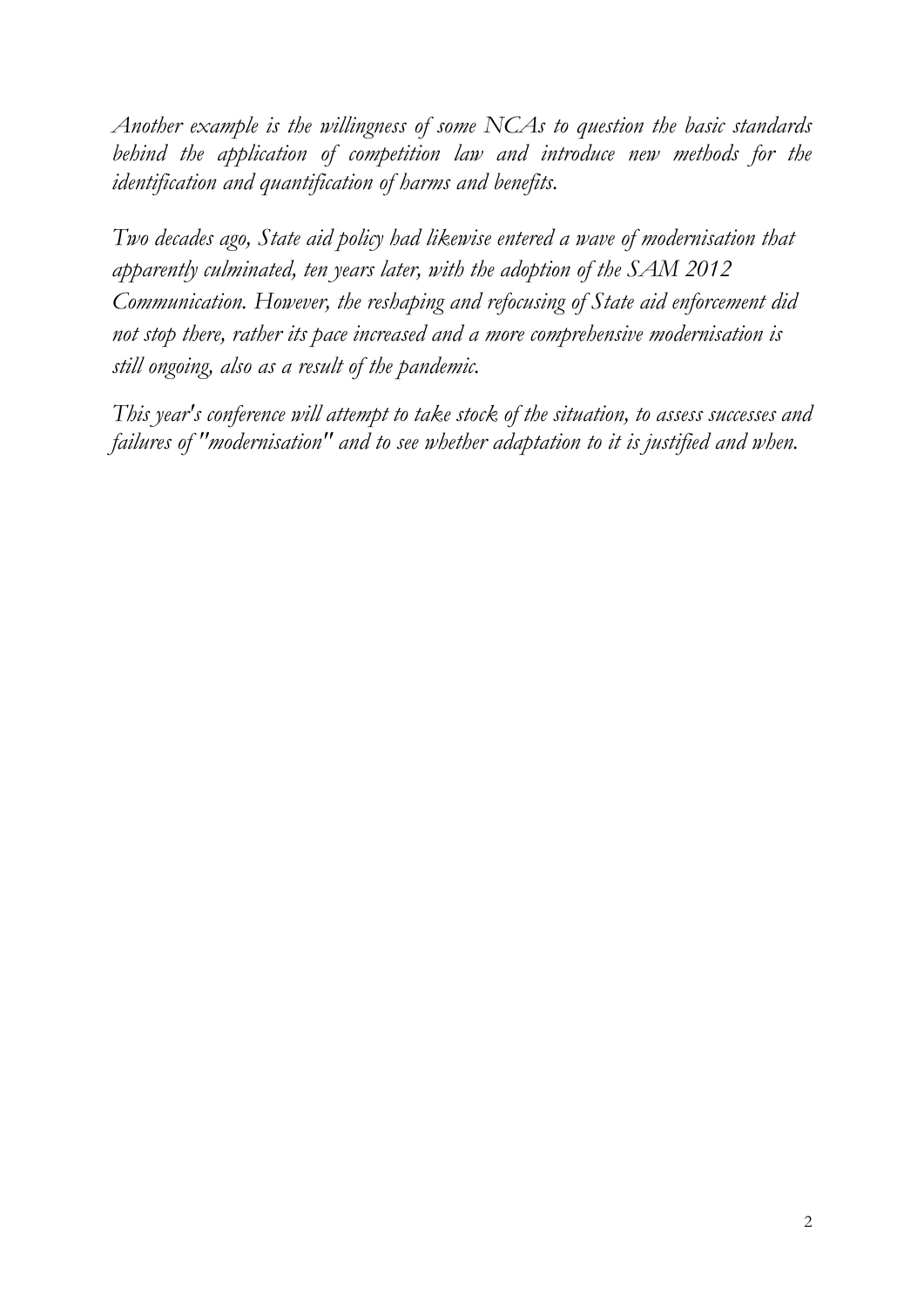# **DAY 1**

09:00-09:30 Registration

# **09:30-09:40 Welcome Address**

Federica Mogherini Rector, College of Europe

### **09:40-09:55 Presentation of the Conference**

Denis Waelbroeck Ashurst; Université Libre de Bruxelles; GCLC

Assimakis Komninos White & Case; GCLC

\*\*\*

### **Panel 1 – Modernisation in hindsight**

- **Chair:** Denis Waelbroeck Ashurst; Université Libre de Bruxelles; GCLC
- **09:55-10:15 Twenty years later: Highlighting the main innovations of the effects-based approach and assessing where we stand. Does this policy still offer the right responses to a rapidly changing world?**

Luc Peeperkorn College of Europe; Brussels School of Competition

**10:15-10:35 A historic perspective on the European debate between the competition-only criterion and the "public interest" approach**

> Laurent Warlouzet Paris Sorbonne Université

10:35-10:50 Coffee Break

**Panel 2 – A return of the pendulum: moving back to a more regulated approach?**

**Chair:** Adina Claici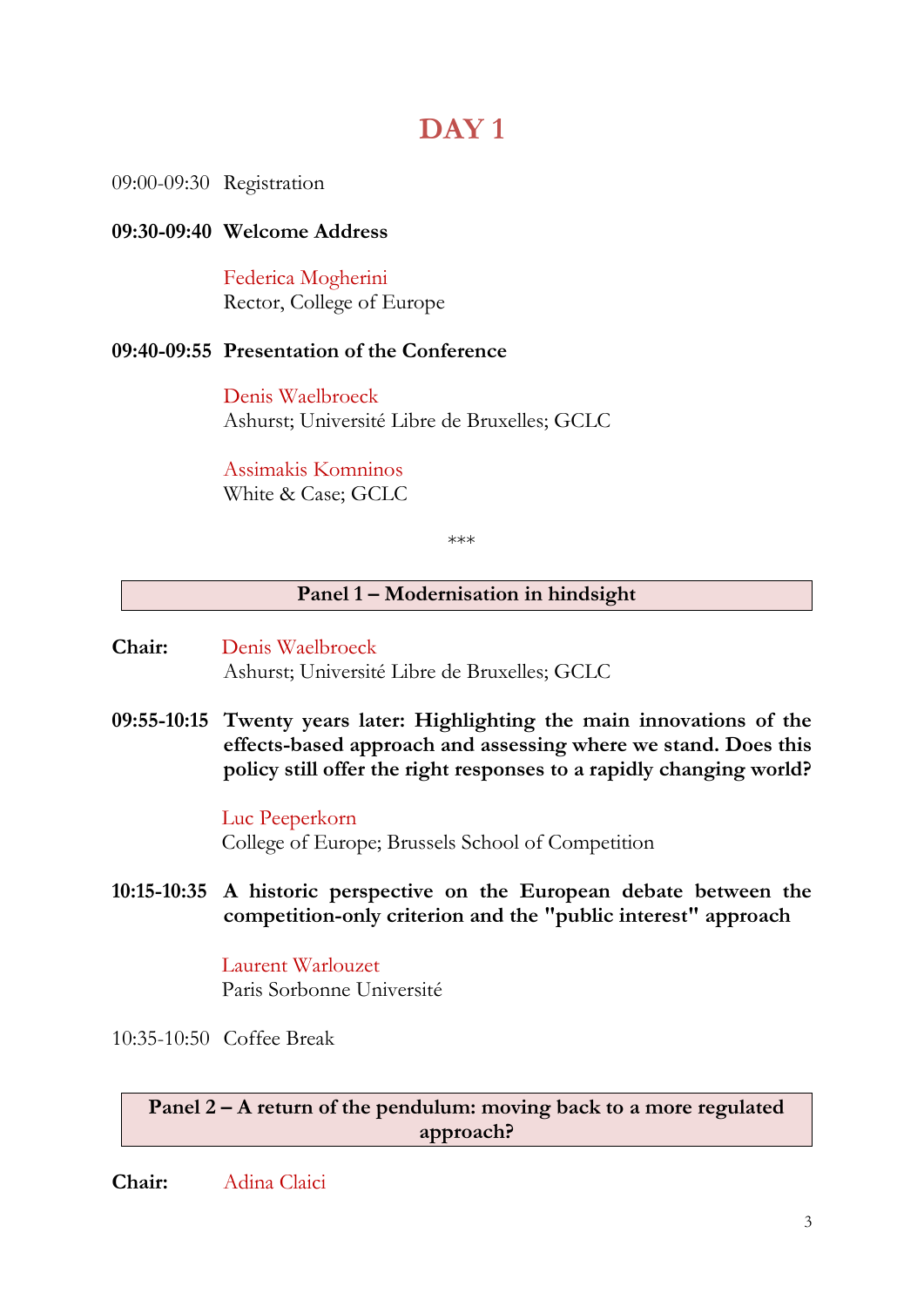The Brattle Group; GCLC

# **10:50-11:05 How to deal with the digital world – a new law on gatekeepers?**

Inge Bernaerts European Commission

# **11:05-11:20 "European champions", digital sovereignty and industrial policy**

Isabelle De Silva Conseil d'État

**11:20-11:40 How best to reconcile competition policy with green transition – Any need for a change?**

> Kirsi Leivo Finnish Competition Authority

**11:40-12:00 Competition law on the defence?**

Jorge Padilla Compass Lexecon

12:00-12:15 Q&A Session

\*\*\*

# **12:20-13:05 Keynote Speech**

Margrethe Vestager Executive Vice-President, European Commission Commissioner for Competition

13:05-14:30 Lunch

# **Panel 3 – From harmonization to a renewed fragmentation?**

- **Chair:** Bernd Meyring Linklaters; GCLC
- **14:30-14:50 Decentralisation of competition law enforcement and its challenges. Where do we stand and need for a change?**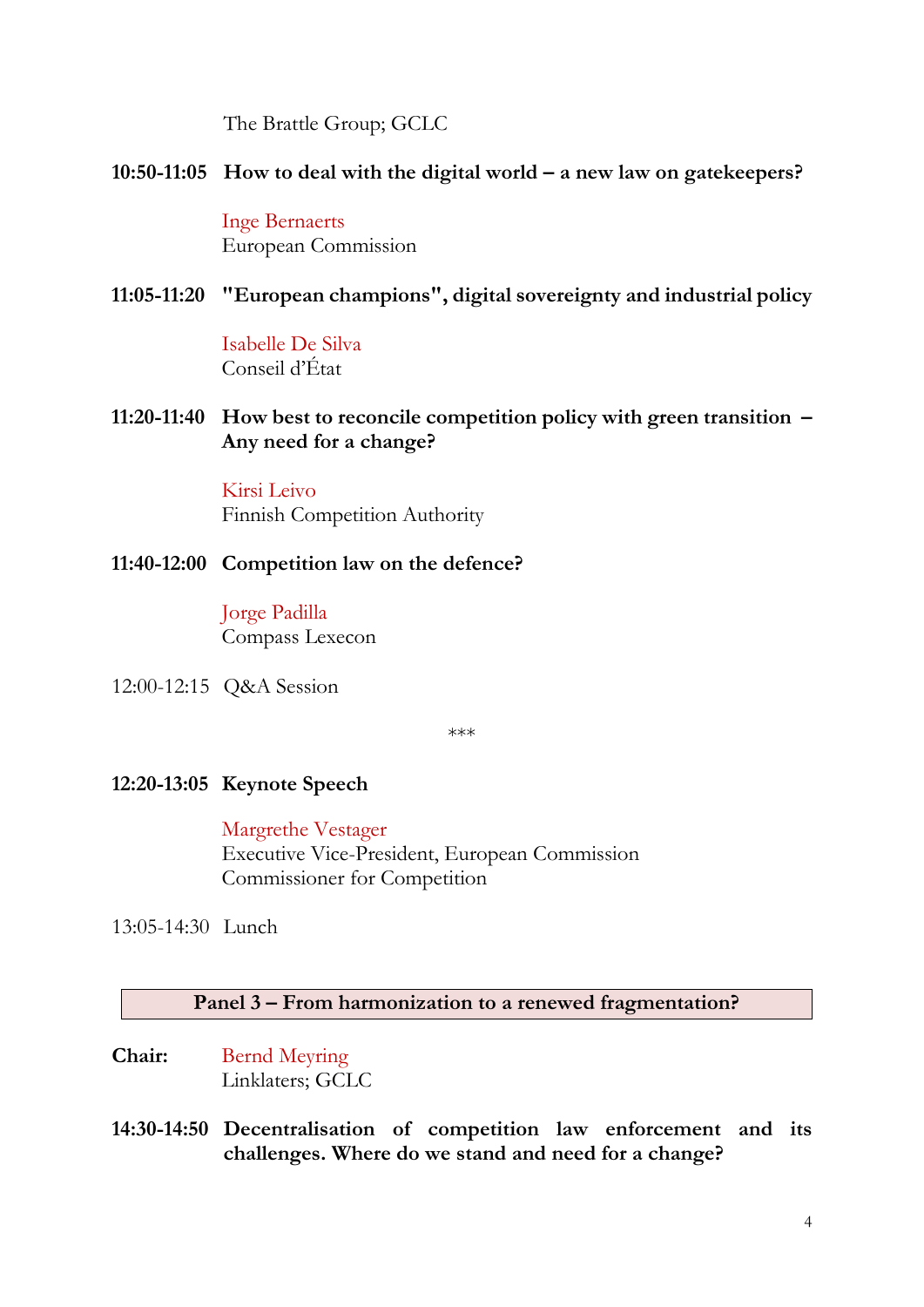# Krystyna Kowalik-Bańczyk

General Court of the EU

**14:50-15:10 Article 3(2) and (3) of Regulation 1/2003 and increased use of the exceptions – where do we stand? Any legal limit to the freedom of Member States?** 

#### Nicolas Petit

European University Institute; GCLC

**15:10-15:30 Harmful fragmentation v. healthy experimentation and competition of competition orders?**

> Giorgio Monti Tilburg University

- 15:30-15:50 Q&A Session
- 15:50-16:10 Coffee break

# **Panel 4 – Post-modern antitrust: is there a need to adjust the substantive baselines?**

- **Chair:** Carles Esteva Mosso Latham & Watkins
- **16:10-16:30 Is the effects-based approach too cumbersome and fails to provide enough legal certainty?**

Fernando Castillo de la Torre European Commission

**16:30-16:50 The consumer welfare standard – a "problem" to fix in EU competition law?**

> Assimakis Komninos White & Case; GCLC

**16:50-17:10 Is there an alternative to the effects-based approach and the consumer welfare standard?**

Damien Neven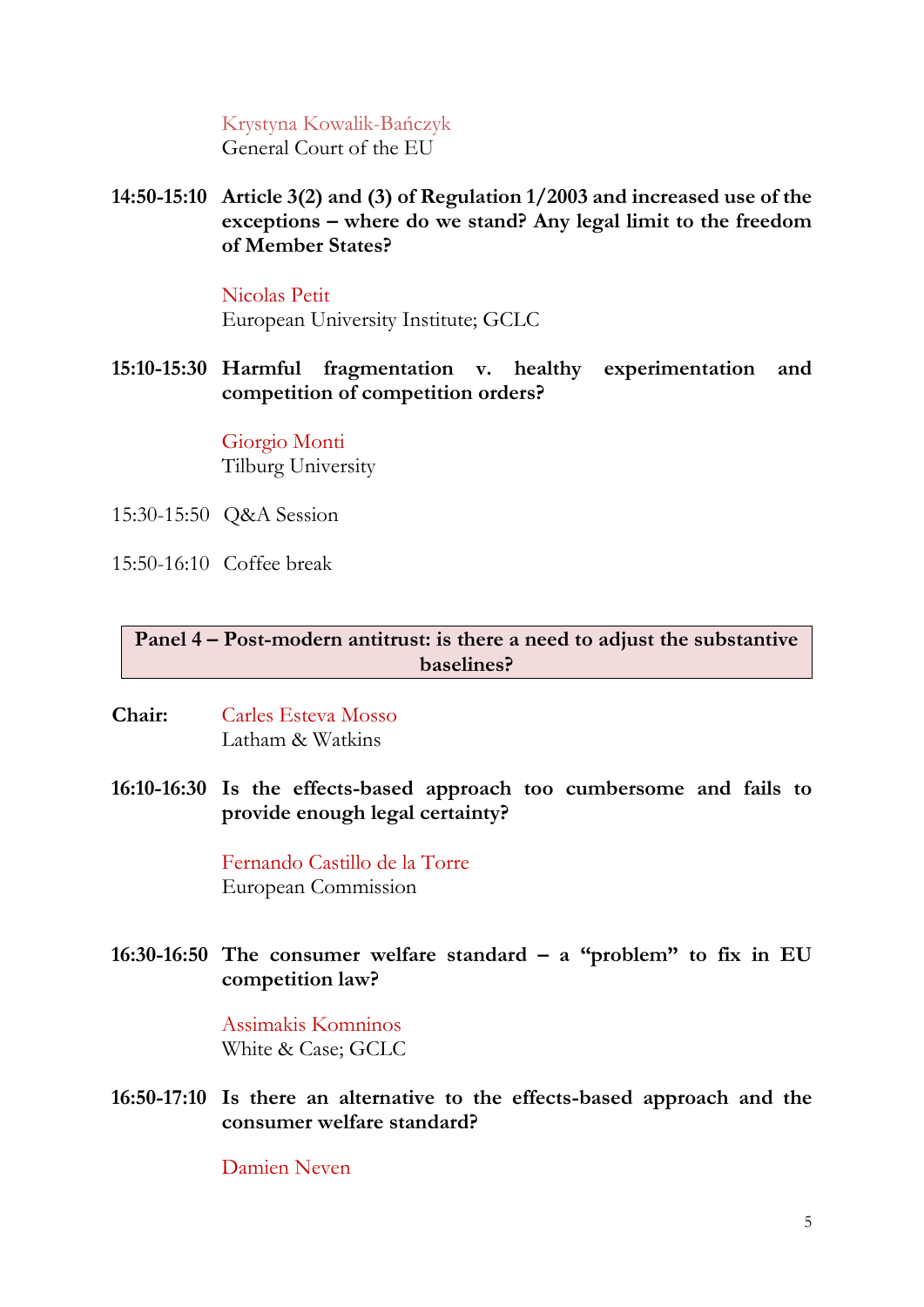The Graduate Institute; Compass Lexecon

# **17:10-17:30 Do we need to change the test of merger control?**

Konrad Ost Bundeskartellamt

17:30-18:00 Q&A Session

# **DAY 2**

# **Panel 5 - The transformation of State aid law and policy: modernisation relaunched and the link with crisis management**

- **Chair:** Massimo Merola BonelliErede; GCLC
- **09:00-09:20 State aid modernisation over a period of fifteen years, and in the response to the crisis**

Bernard van de Walle de Ghelke Linklaters

**09:20-09:40 The new forms of "communautarisation" of State aids with a focus on the green and digital objectives, and the legal and political implications**

> Leo Flynn European Commission

**09:40-10:00 "Less and better targeted State aid" (SAAP – liberal model) or an increasing centralised combined State/EU aid (regulated model)? Alternative or complementary models?**

> Andrea Biondi King's College

**10:00-10:20 Should we adapt the centralised enforcement system in the new era?**

> Jacques Derenne Sheppard Mullin; Université de Liège; GCLC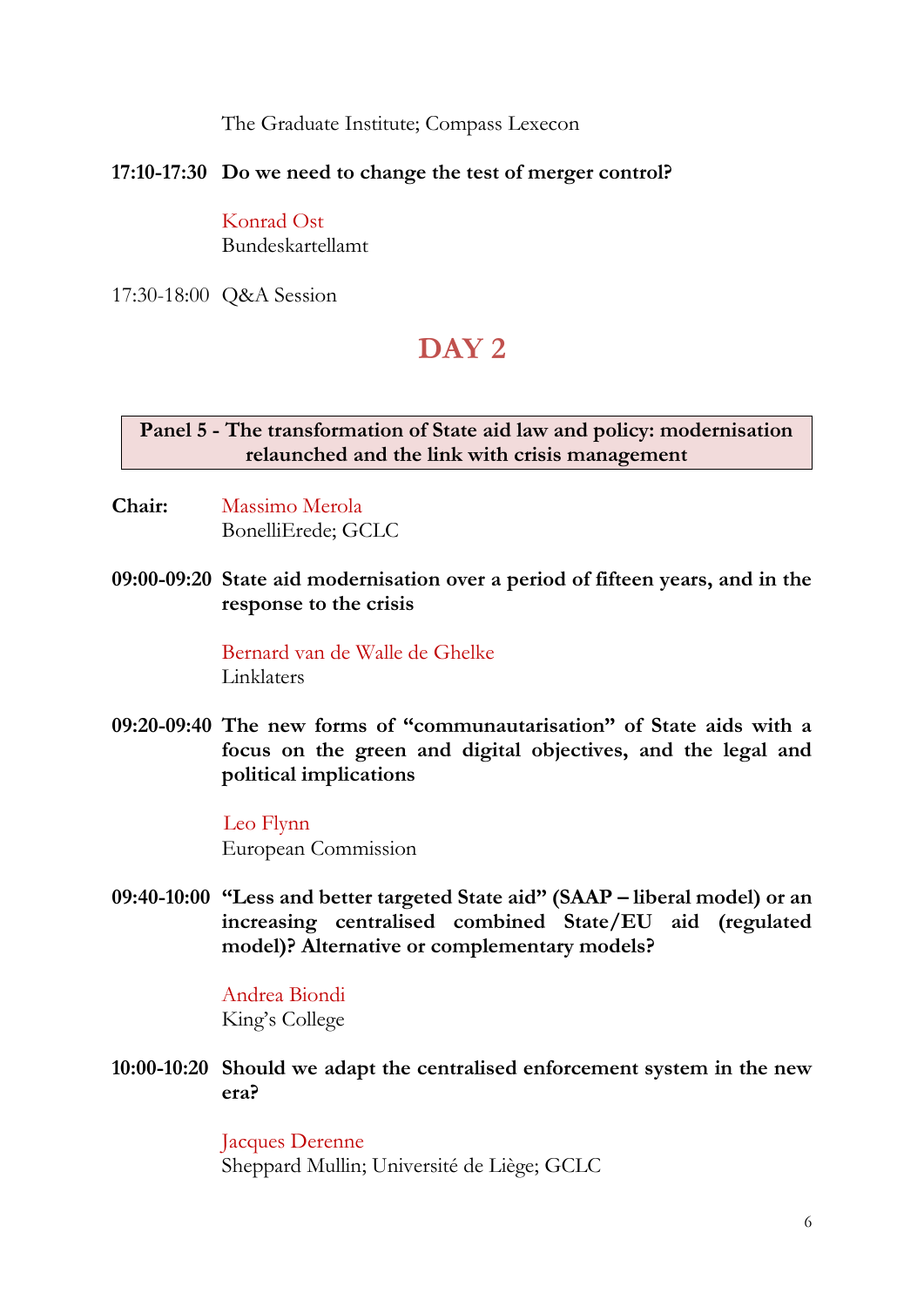#### 10:20-10:30 Q&A Session

10:30-10.45 Coffee break

#### **Panel 6 – What role for the courts in the post-modernisation era?**

- **Chair:** Damien Gerard Belgian Competition Authority; GCLC
- **10:45-11:05 The role of the EU Courts: a view from the Bar** Alfonso Lamadrid Garrigues
- **11:05-11.25 The role of national courts: a view from the Bench** Ingeborg Simonsson Stockholm City Court
- **11:25-11:45 The preliminary ruling procedure: in need of rethinking?** Marc van der Woude General Court of the EU
- **11:45-12:00** Q&A Session

#### **Enforcers Roundtable: Quo vadis?**

**Chair:** Sir Philip Lowe Oxera

### **12:00-13:15 Enforcers Roundtable: Quo vadis? Free competition vs regulated competition as alternative or as complementary models?**

Inge Bernaerts (European Commission) Cani Fernández-Vicién (Comisión Nacional de la Competencia) Andreas Mundt (Bundeskartellamt) Martijn Snoep (Autoriteit Consument & Markt)